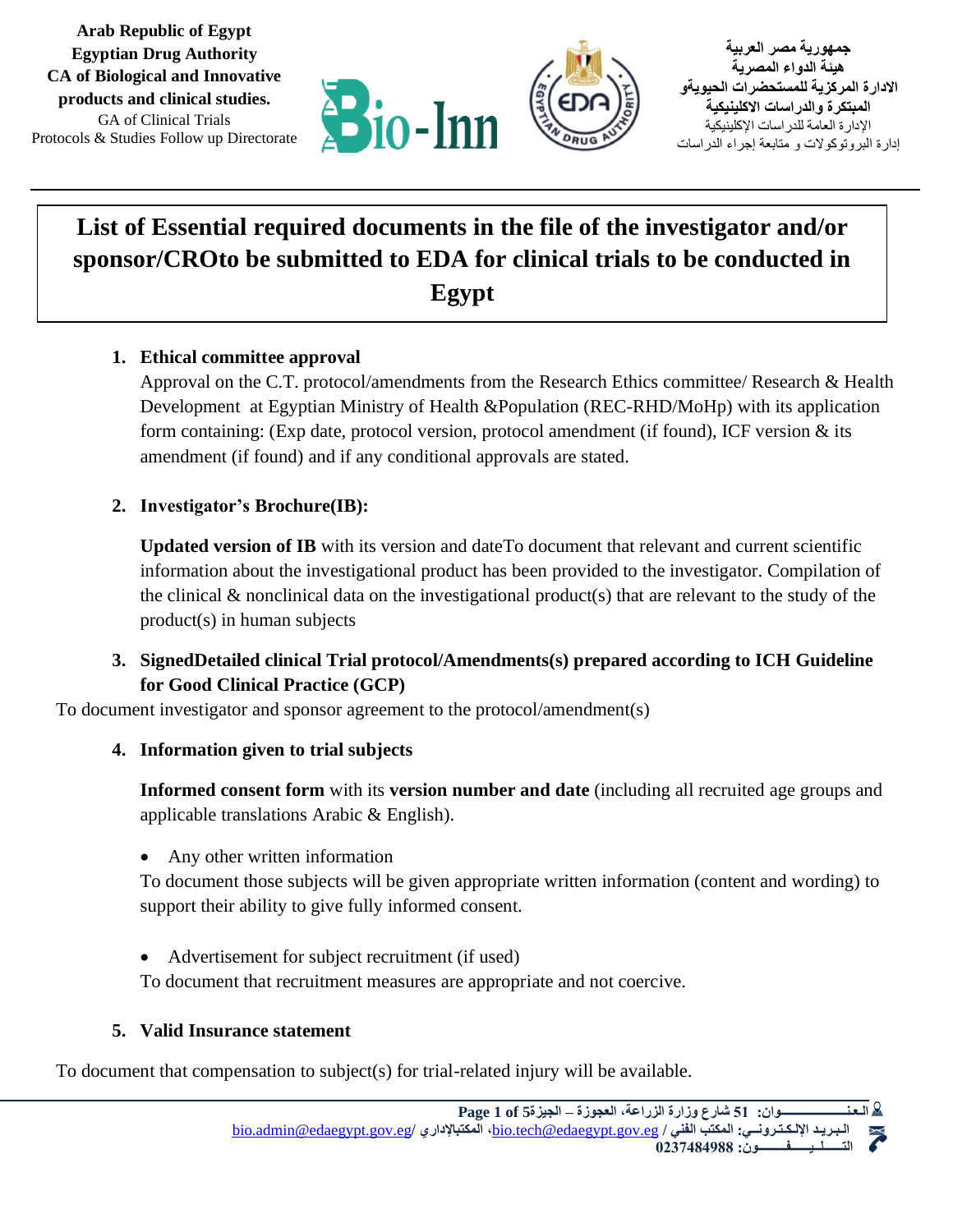



- **6. Signed agreement/ contract between involved parties,(To document agreements) e.g.:** 
	- Investigator/institution and sponsor
	- Investigator/institution and contract research organization (CRO)
	- Sponsor and contract research organization (CRO)
- **7. Dated, documented favorable opinion of Ethics Committee of national registered IRB(s) :** -Institutional review board (IRB) of the site at which the C.T. will be conducted with its updates
	- Must be valid and illustrating its approval, expiry dates.

-Copy of the IRB application form; that include all the documents to be submitted to EDA and REC-RHD/MOHpwith its dates and version numbers ( protocol and any amendments, case report form, informed consent form(s), any other written information to be provided to the subject(s), advertisement for subject recruitment (if used), insurance certificate, any other documents given favorable opinion…. Etc)

To document that the trial has been subject to Ethics Committees review and given favourableopinion.To identify the version number and date of the document(s).

# **8. Registered Institutional Review Board (IRB) by Research & Health Development at Ministry of Health and Population (RHD/MOHp): if found**

To document that the Ethics Committee ( IRB )is constituted in agreement with Good Clinical Practice.

# **9. Other NRAsauthorization/ approval/notification of protocol**

To document appropriate authorisation/approval/notification by the regulatory authorities in case of multi-centric clinical trials.

# **10. Curriculum vitae and/or other relevant documents evidencing qualifications of investigator(s) and/or supporting trial staff to whom investigator tasks are delegated**

To document qualifications, GCP trainings and eligibility to conduct trial and/or provide medical supervision of subjects.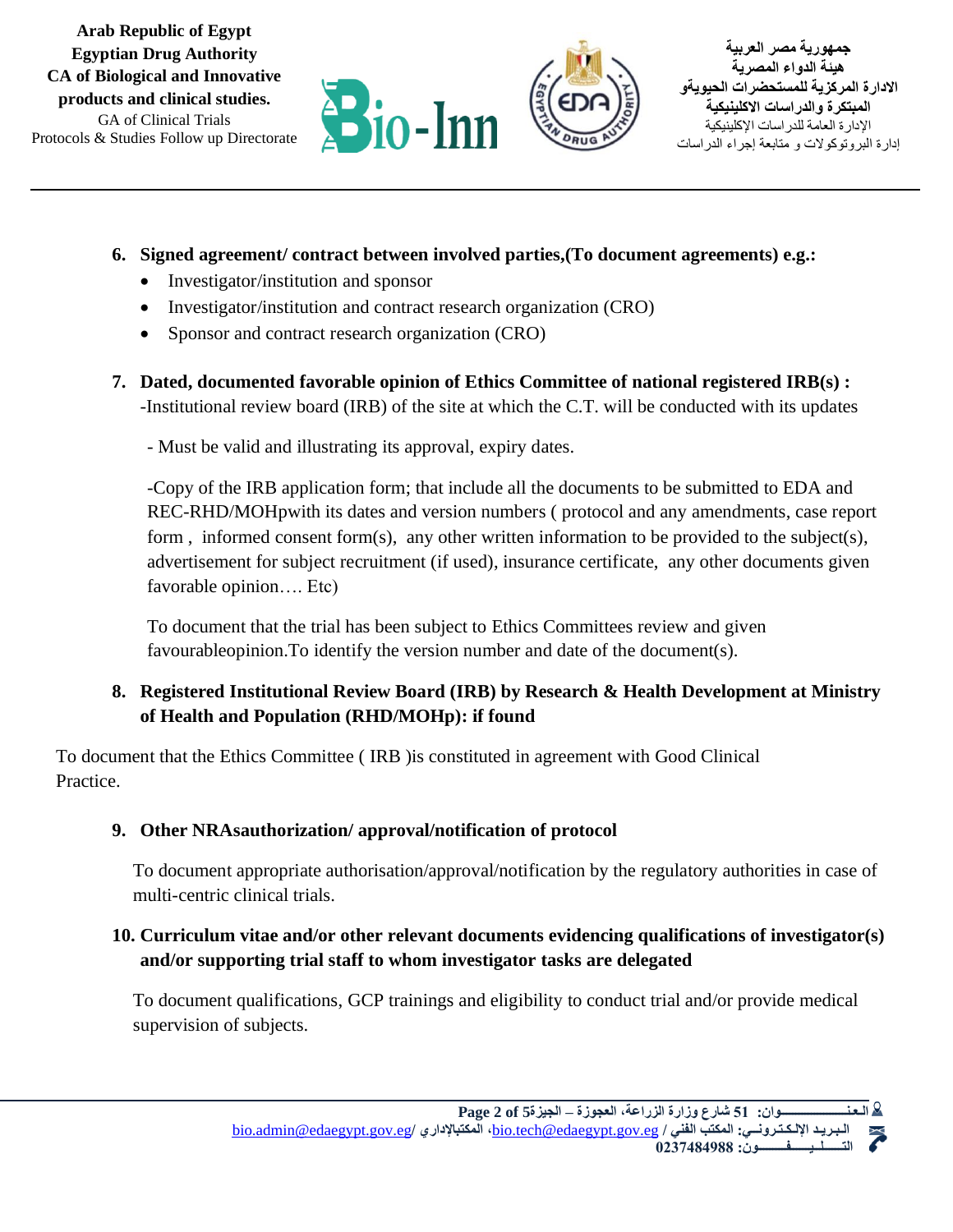# **11. Normal value(s)/range(s) for medical/laboratory/technical procedure(s) and/or test(s) included in the protocol , laboratory manual**

To document normal values and/or ranges of the tests.

Protocols & Studies Follow up Directorate

**Arab Republic of Egypt Egyptian Drug Authority CA of Biological and Innovative products and clinical studies.** GA of Clinical Trials

To document competence of facility to perform required test(s), and support reliability of results.

# **12. Sample of label(s) attached to investigational medicinal product container(s)**

To document compliance with applicable labeling regulations and appropriateness of instructions provided to the subjects.

# **13. Instructions or SOPs for handling, accountability, destruction of investigational medicinal product(s) and trial related materials**

To document instructions needed to ensure proper storage, packaging, dispensing and disposition of investigational medicinal products and trial-related materials.(may be found separate or included in the protocol or investigational brochure ).

## **14. Shipping records for investigational medicinal product(s) and trial related materials ( if found)**

To document distribution dates, batch numbers and method of distribution of investigational medicinal product(s) and trial-related materials. To allow tracking of product batch, review of distribution conditions, and accountability.

# **15. Certificate(s) of analysis of investigational product(s)**

To document identity, purity, and strength of investigational medicinal product(s) to be used in the trial.

#### **16. Decoding procedures for blinded trials**

To document how, in case of an emergency, identity of blinded investigational medicinal product can be revealed without breaking the blind for the remaining subjects' treatment.( In case of blind trials )

#### **17. Quality data ofinvestigational medicinal product**;

To document the quality data of the IMP, cold chain reports ,stability study reports, batch release certificate from NRA of country of origin for the batch of the concerned investigational product ,...etc) .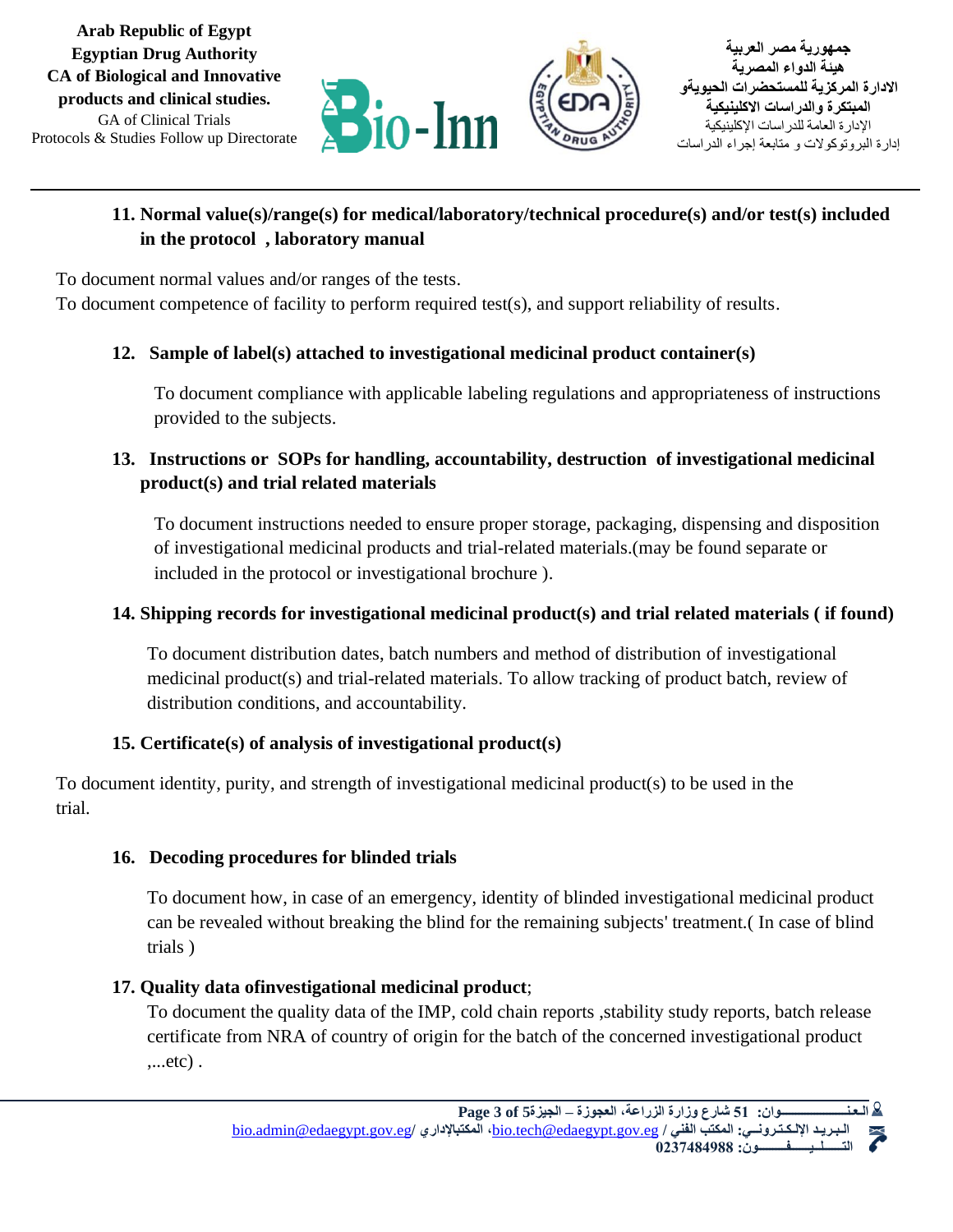

**جمهورية مصر العربية هيئة الدواء المصرية االدارة المركزية للمستحضرات الحيويةو المبتكرة والدراسات االكلينيكية**  اإلدارة العامة للدراسات اإلكلينيكية إدارة البروتوكوالت و متابعة إجراء الدراسات

## **18. Master Randomization List for randomized trials**

To document method for randomization of trial population( In case of randomized Trial)

# **19. Pre/ Initiation –Trial Monitoring Report**

To document that the site is suitable for the trial.

To document that trial procedures were reviewed with the investigator and the investigator's trial staff

- **20. Acceptablevalid certificate of GMP manufacturing of the investigational products**
- **21. Certificate of GMP manufacture of Placebo/Comparator ( when available)**
- **22. Name of the laboratory , address, telephone number(s).**
- **23. Evidence of accreditation and documented evidence of GLP compliance of the designated laboratories to be used for the assay of clinical samples.**

Certification or accreditation or established quality control and/or external quality assessment or other validation (where required).

- **24. Preclinical studies for the investigational product (summaries of non-clinical pharmacology and toxicology data for any IMP used in the clinical trial).**
- **25. Report summaries of prior clinical trials (as phase I, II...) (if found) with the investigational product(s). All studies should have been conducted in accordance with the principles of Good Clinical Practice (GCP).**
- **26. Signed and completed declarations by Investigators.**
- **27. Full, legible copies of key, peer-reviewed published articles supporting the application (when available).**
- **28. Case report form; with its version number and date.**
- **29. Package insert(s) for other trial medicines (If applicable).**
- **30. Fees proof of payment:**

Fees are 50,000 LE in case of protocol submission and 30,000 LE in case of Amendment submission.